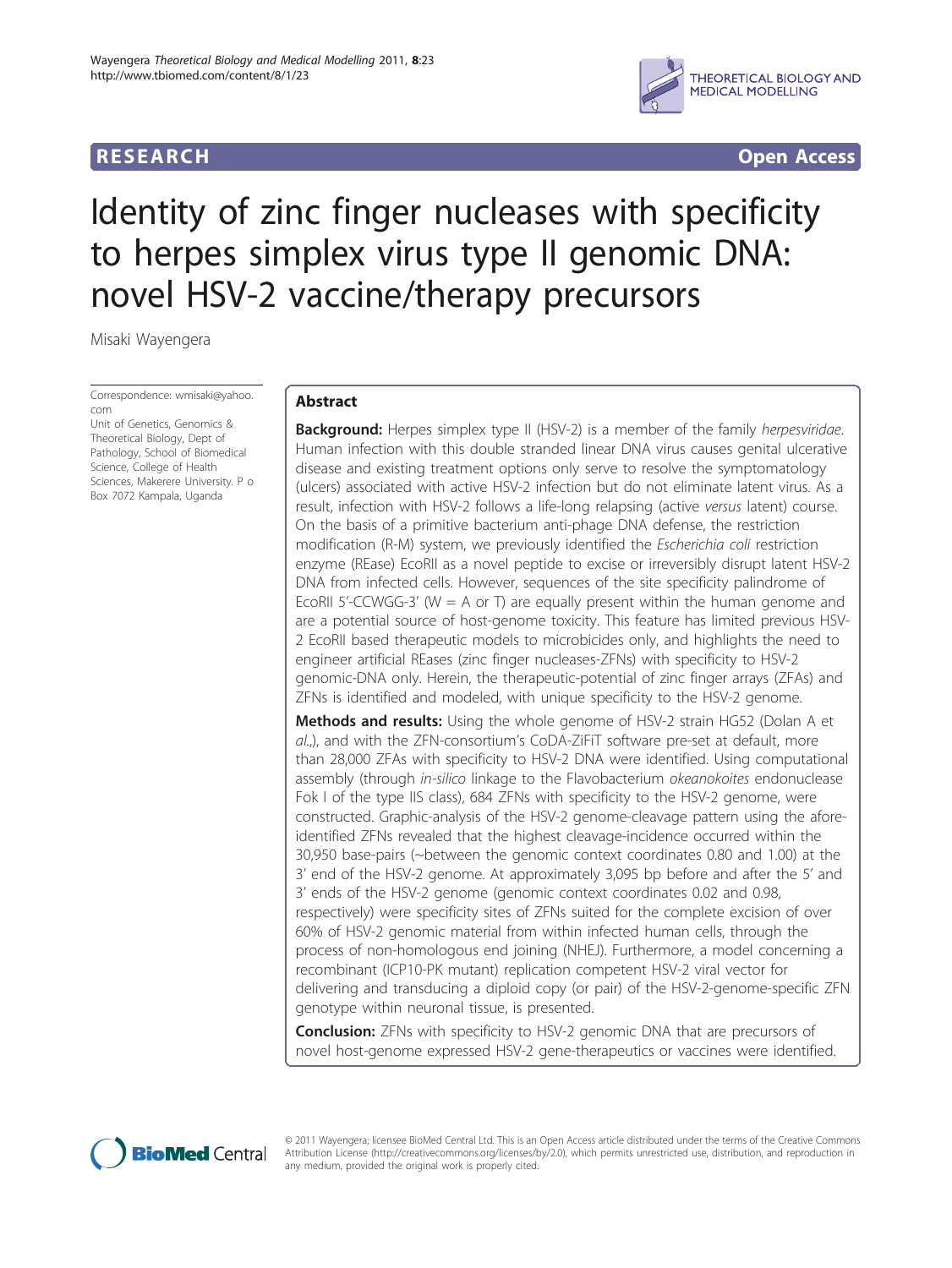# Background

### Herpes simplex virus type II as a cause of human genital ulcerative disease

Herpes simplex virus types I and II (HSV-1 and 2, respectively), together with the varicella-zoster (chicken-pox) virus, are members of the herpesviridae taxonomic family of viruses [\[1](#page-10-0)]. Human infection with these largely neuro-tropic viruses can be active or latent [\[1,2\]](#page-10-0). Active infection with HSV-1 or HSV-2 leads to ulcerative lesions of the oral or genital mucosa, respectively [[3](#page-10-0),[4](#page-10-0)]; latent infection with these viral species is largely asymptomatic. Latent HSV-2 infection occurs primarily in neurons of the sacral root ganglia. Therefore, the clinical spectrum of HSV-2 can be said to comprise primary-active infection, followed by resolution and establishment of a lifelong phase of latency [[4,5\]](#page-10-0). Primary HSV-2 infection is characterized by the appearance of blisters or vesicles on the vulva or penis that break to leave shallow, painful ulcerating lesions [[6,7\]](#page-10-0). These ulcers spontaneously heal within 2-3 weeks, although healing can be very slow in immunocompromised patients [[7\]](#page-10-0). Latent-HSV-2 is characterized by recurrent episodes of clinical disease (4-5 per year); the subclinical status intermittent between reactivation episodes can be associated with infectious viral shedding and transmission of HSV-2 in genital secretions. The incidence of symptomatic HSV-2 infections varies geographically but is higher in HIV positive individuals [\[8](#page-10-0)-[10](#page-10-0)]. The genital lesions associated with active- HSV-2 infection have become a particular public health concern, as there is evidence that links them to an increased risk of sexually-acquiring or transmitting human immunodeficiency virus type I (HIV-1) [[5](#page-10-0)-[8](#page-10-0)]. Therefore, treatment for HSV-2 and other genital ulcerative diseases [[9](#page-10-0)] is an acceptable measure when considering reducing the risk of HIV-1 sexual transmission and acquisition [[10-12\]](#page-10-0).

### Challenges in existing options for the treatment or prevention of HSV-2 acquisition

Existing biomedical interventions for HSV-2 treatment are only applicable to actively replicating HSV-2 particles [[13](#page-10-0)]. This limits their clinical relevance to only treating ulcerative lesions of HSV-2 [\[14,15\]](#page-10-0), rather than clearing the infection. Specifically, existing chemotherapy options for treating HSV-2 only inhibit actively replicating virus, while latent virus is unaffected. However, the latent HSV-2 is the source of future episodes of genital ulcerations following reactivation during or following a bout of immune suppression caused by a common cold, after infection with HIV or chemotherapy treatment, among others [[16,17\]](#page-10-0). This picture of a lifelong latent infection that can be reactivated presents unique challenges for the biomedical management of HSV-2 infections [\[18](#page-10-0)]. There have been substantive efforts to develop an efficacious HSV-2 vaccine based on existing biomedical evidence, and these are on-going [\[19,20](#page-10-0)]. Specifically, randomized clinical trials of prior HSV-2 vaccine candidates, comprising single or double-component (gB2 and gD2) recombinant glycoproteins formulated in adjuvants or expressed within live-attenuated replication-incompetent (disable-infectious single cycle-DISC, ICP8 gene mutation) or replication-competent (ICP10 gene mutation) HSV-2 derived viral vectors, have only demonstrated partial efficacy towards the end goal of protecting against the sexual transmission or acquisition of HSV-2 [[21](#page-10-0)-[25](#page-11-0)].

-Virology of HSV-2 and the concept of pre-integration viral-genome slicing (PRINT-vGSX) Like the other generic members of the *alphaherpesviridae* subfamily, HSV-2 is a large, enveloped virus with an outer lipid envelope studded with at least 10 viral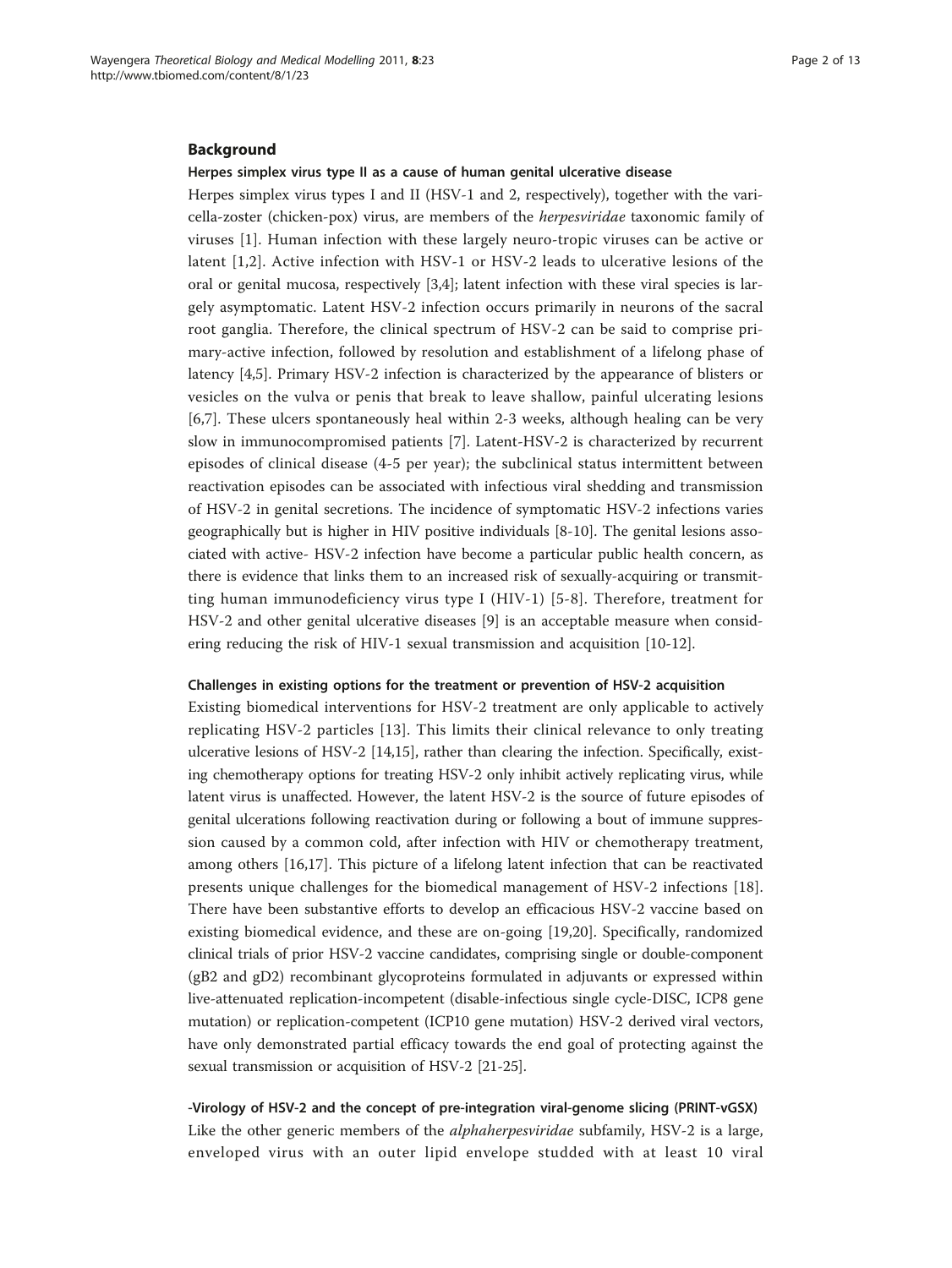glycoproteins, an intermediate tegument layer comprising at least 15 viral proteins, and an icosahedral nucleocapsid containing the double-stranded DNA genome [[26](#page-11-0)]. The complete sequenced genome of a strain of HSV-2, HG52 (Dolan *et al.* [\[27\]](#page-11-0)), reveals that HSV-2 genomic DNA is organized into two unique regions of double-stranded DNA (long 126-kb and short 26-kb short) denoted as  $U_L$  and  $U_S$ . These are bracketed by inverted repeat sequences (TRL-IRL and IRS-TRS) that readily allow isomerization and recombination of the two regions  $[27,28]$  $[27,28]$ . The entire genome has a  $G+C$  content of 70.4%, and comprises 84 open reading frames coding approximately 74 proteins that can be grouped into three categories: (i) immediate-early genes (whose transcription depends on a virally-encoded activating protein, VP16, and which encode the viral  $\alpha$ proteins); (ii) early genes (which are turned on by the  $\alpha$  proteins and whose products ( $\beta$  proteins) are involved in DNA replication); and (iii) *late genes*, the products of which  $(\gamma$  proteins) are virion structural proteins and proteins required for virus particle assembly and egress. The majority of the viral envelope glycoproteins (gD) are antigenically related to those of HSV-1, whereas gG1 and gG2 are type-specific [[27,29\]](#page-11-0). This array of numerous gene-products, many of which are indispensable for virus growth in vitro, underlies the efficacious virulence evolved by HSV-2 towards the evasion of host defenses including preventing apoptosis in the infected host cell, blockade of pathways for interferon-induction and production, and down-regulation of HSV-2 antigen presentation under the context of type I Major-histocompatibility complex (MHC) [[30\]](#page-11-0).

On basis of the linear double stranded  $(ds)$  DNA genomic-structure of HSV-2 [\[27](#page-11-0)] and the functioning of the primitive anti-phage defense inherent within bacteria, the restriction modification (R-M) system, the possibility of directly attacking and disrupting or excising HSV-2 genomic DNA has been proposed as an alternative, novel biomedical intervention against HSV-2 [[31](#page-11-0)]. Specifically, we demonstrated that the Escherichia coli restriction enzyme (REase)-EcoRII, which cleaves the HSV-2 genome at more than 800, is an ideal precursor for excising sections of genomes of infectious (actively replicating) HSV-2 particles or irreversibly disrupting latent-HSV-2 genomic DNA from within infected cells. Sequences of the site specificity palindrome of EcoRII  $5'-CCWGG-3'$  (W = A or T) were noted to be prevalent within the human-host genome and therefore a source of host-genome toxicity. This finding limited the HSV-2/ EcoRII based therapeutic models to microbicides only [[32,33\]](#page-11-0), and highlighted the requirement to engineer artificial REases (or zinc finger nucleases - ZFNs) [\[34](#page-11-0)-[36](#page-11-0)] with unique specificity to genome sequences of HSV-2 as safe precursors for therapeutic exploration *in-vivo*. Grosse *et al.* [[37\]](#page-11-0), recently identified such HSV-1 specific homing (mega-) endonucleases, demonstrating that their expression in African green monkey kidney fibroblast (COS-7) and BSR cells inhibits infection by HSV-1 at low and moderate multiplicities of infection (MOIs), inducing a significant reduction in the viral load. Furthermore, the remaining viral genomes display a high rate of mutation (up to 16%) at the meganuclease cleavage site, consistent with a mechanism of action based on the cleavage of the viral genome. This work highlighted mega (and zinc finger) nucleases as an alternative class of antiviral agent with the potential to address replicative and latent DNA viral forms [\[37](#page-11-0)].

In this paper, the identification, assembly and modeling of the  $in$ -vivo therapeutic potential of zinc finger arrays (ZFAs), ZFNs and viral vectors transducing the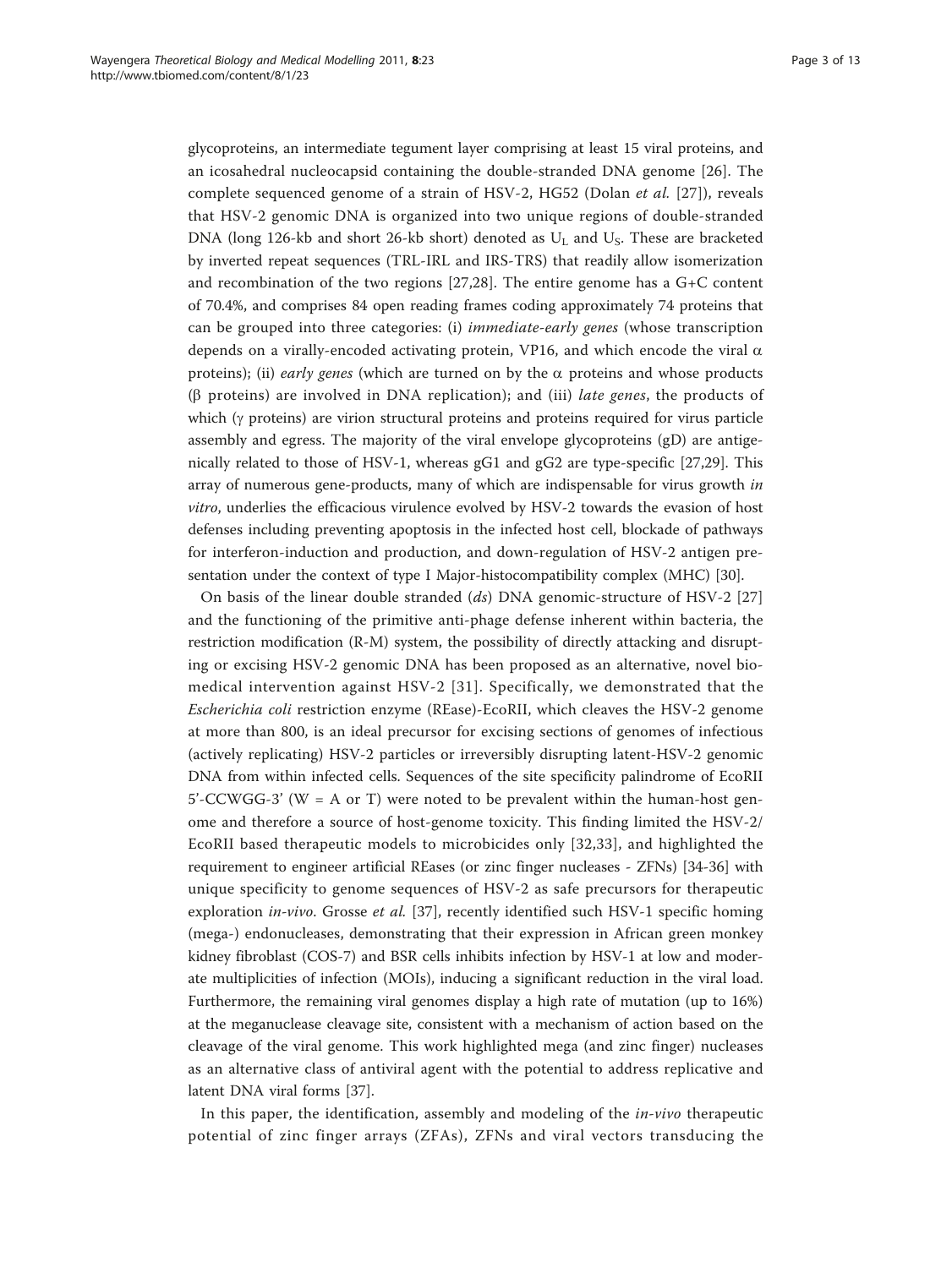ZFN-genotype, with unique specificity to sequences of the HSV-2 genome, are presented for the first time.

# Results

# Identification of HSV-2 genome specific zinc finger array (ZFAs) and zinc finger nucleases (ZFN)

Using the FASTA format of the nucleotide sequences of the whole genome of HSV-2 strain HG52 (Dolan et al. [\[27](#page-11-0)]) (provided in additional file [1](#page-9-0)) and CoDA-ZiFiT [\[34](#page-11-0)-[36](#page-11-0)], a proprietary computational software of the ZFN-consortium that was pre-set at its default-user options, identification of over 28,000 ZFAs with specificity to HSV-2 genomic DNA (see additional file [2\)](#page-9-0) was achieved. Using computational assembly (based on the in-silico linkage of the Zif arrays (ZFAs) to the Flavobacterium okeanokoites the type II class endonuclease,  $F_N$  (Fok I) as previously achieved in-vivo by Kim et al. [[38\]](#page-11-0)), constructs of 684 ZFNs (hybrid, chimeric Zif- $F_N$ ) with specificity to the HSV-2 genome (see additional file [3](#page-9-0)) was attained. Throughout the latter experiments, the description of the spacer regions was maintained at 5-7 base-pairs. These ZFNs can bind as dimers to their target HSV-2 DNA sites, with each monomer using its zinc finger domain to recognize a 'half-site' of the targeted DNA sequence. In-vivo, dimerization of ZFNs is mediated by the FokI cleavage domain through cleavage of a five or six base pair 'spacer' sequence that separates the two inverted target 'half sites' [\[34](#page-11-0)-[36](#page-11-0)]. Importantly, since the DNA-binding specificities of zinc finger domains can be re-engineered using various methods, customized ZFNs can, in principle, be constructed to specifically target almost any gene sequence [[34\]](#page-11-0). Three methods are currently available for engineering zinc finger domains: Context-dependent Assembly (CoDA), Oligomerized Pool Engineering (OPEN), and Modular Assembly [[34-36\]](#page-11-0). Herein, the CoDA approach, using the ZiFiT software based on work by researchers from the Barbas lab [[35\]](#page-11-0), was employed for assembly of ZFAs and ZFNs. A list of four ZFNs, inclusive of their -1 to 6 alpha-helical nucleotide binding and recognition domains (F1, F2/F3, F2, F1) alongside the respective site specific sequence within the HSV-2 genome, are presented in table [1.](#page-4-0) Residues -1 to 6 (numbered relative to the start of the helix) of the alpha-helix of the ZFAs are responsible for the specific recognition of triplets of DNA sequences through the formation of base-specific contacts in the major groove of the double-stranded target DNA [[34-36](#page-11-0)]. Therefore, residues -1 to 6 within the ZFs' alpha helixes are denoted as 'recognition' residues and are listed in N- to C-terminal direction; all other residues in the ZF are called the 'backbone' [[34-36\]](#page-11-0). As a consequence, the recognition sequences of the ZFNs bind target DNA sites through amino acids -1 to 6 of the 'recognition' alpha helix in the 3' to 5' direction, a reverse-pattern that can be confusing as the DNA target site is always referred to in the 5' to 3' direction, whereas amino acid sequences are referred to from the  $N$  to  $C$  terminus. In this study, there were ZFAs cleaving at every 5-9 bp within the linear-context of the HSV-2 genome. Graphic-analysis (Figure [1\)](#page-4-0) of the HSV-2 genome cleavage-pattern by the identified 684 ZFNs revealed that the highest incidence of HSV-2 genomic cleavage was situated within the last 30,950 base-pairs (154,784/5: ~between the genomic context coordinates 0.80 and 1.00) at the 3' end of the HSV-2 genome. That said, at approximately 3094.9 bp (30,950/10) before and after the 5' and 3' ends of the HSV-2 genome (genomic context coordinates 0.02 and 0.98, respectively) another array of specificity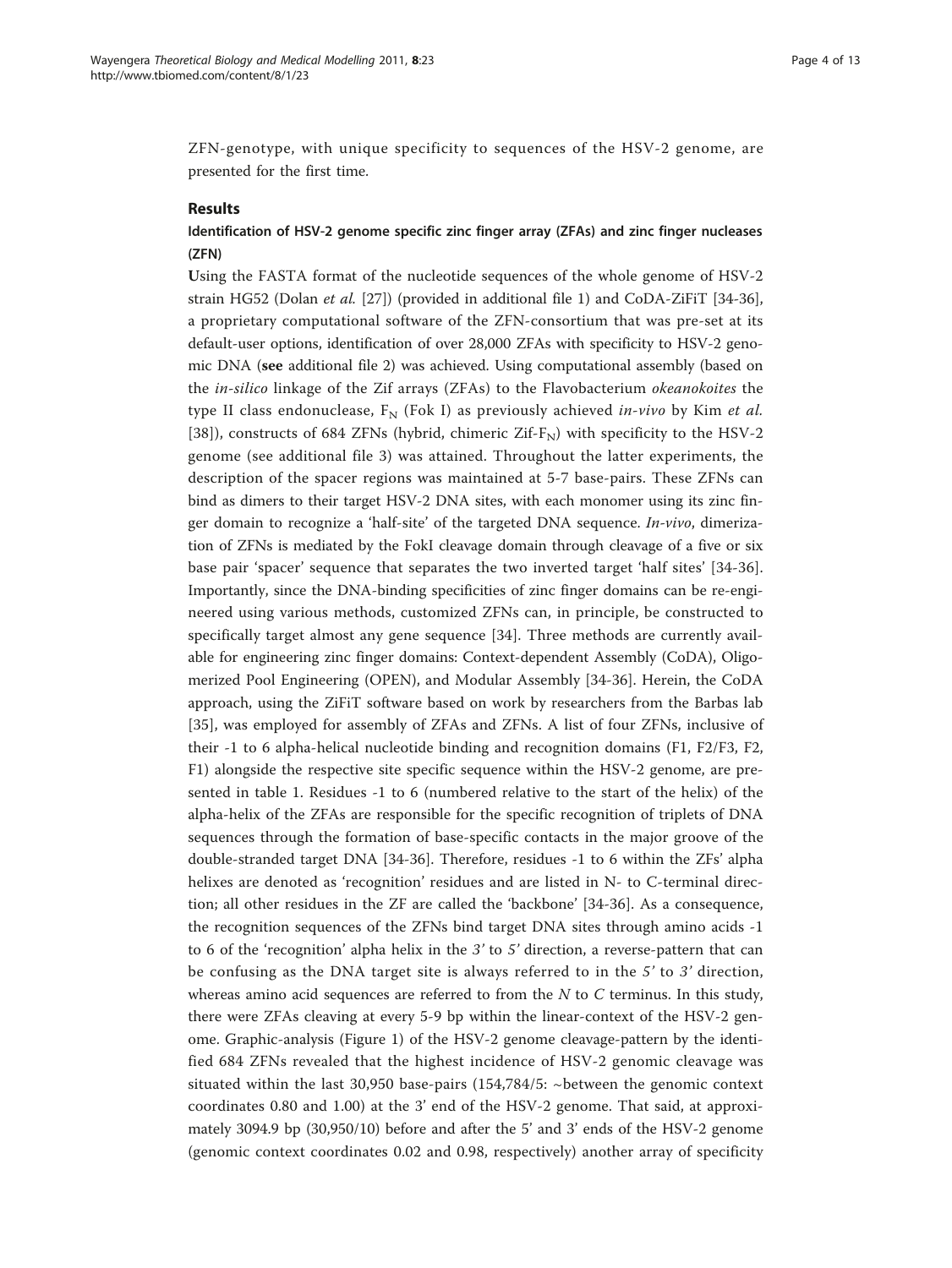| Zinc Finger Nuclease (ZFN)                    | Left Fn; triplet- $\alpha$ -Helix | Right Fn; triplet- $\alpha$ -<br><b>Helix</b> |
|-----------------------------------------------|-----------------------------------|-----------------------------------------------|
| -target HSV-2-DNA site 5'                     |                                   |                                               |
| ZFN-unknown-SP-7-1                            |                                   |                                               |
| 1 aGTCCCCGTCCTGCCGCGCGGGGGCGG 27              | $F1$ ; EEANLRR; $(GAC)$           | $F1$ ; KRHTLTR; (GCG)                         |
| 1 t. <b>CAGGGGCAG</b> GACGGCGCGCCCCCCGC 27    | $F2$ ; RREHLVR; $(GGG)$           | $F2$ ; RREHLVR; (GGG)                         |
|                                               | $F3$ ; DPSNLQR; $(GAC)$           | $F3$ ; RTDSLPR; $(GCG)$                       |
| ZFN-unknown-SP-5-1                            |                                   |                                               |
| 69 qCCCCGCGGCGCGCGGGGGGAGGGq 93               | $F1$ ; RGNHLRR; (GGG)             | F1; KKDHLHR; (GGG)                            |
| 69 c <b>GGGGCGCCG</b> CGCGCCCCCCCTCCCc 93     | $F2$ ; RTDTLAR; $(GCG)$           | F2; QSAHLKR; (GGA)                            |
|                                               | $F3$ ; ERRGLAR; $(GCC)$           | F3; RTEHLAR; (GGG)                            |
| -target HSV-2-DNA site 3'                     |                                   |                                               |
| ZFN-unknown-SP-6-685                          |                                   |                                               |
| 154647<br>qCCCTGCCGCCCGCCCGCCGCCGCCGCCq154672 | $F1$ ; RRAHLON; (GGG)             | $F1$ ; DGSTLRR; (GCC)                         |
| 154647<br>cGGGACGGCGGGGGGGGGGGGGGGG-154672    | $F2$ ; OSTTLKR; $(GCA)$           | $F2$ ; DSSVLRR; $(GCC)$                       |
|                                               | $F3$ ; RLDMLAR; $(GCG)$           | $F3$ ; ERRGLAR; $(GCC)$                       |
| ZFN-unknown-SP-6-682                          |                                   |                                               |
| 154561<br>gCCCCGCGCGCGCGGGGGGGAGGGGc154586    | $F1$ ; RGNHLRR; (GGG)             | $F1$ ; RNTHLAR; $(GGG)$                       |
| 154561<br>cGGGGCGCCGCGCGCCCCCCTCCCCq154586    | $F2$ ; RTDTLAR; $(GCG)$           | $F2$ ; RODNLG; $(GAG)$                        |
|                                               | $F3$ ; IRHHLKR; $(GGT)$           | $F3$ ; OOGNLOL; $(TAA)$                       |

<span id="page-4-0"></span>Table 1 List of ZFNs cleaving within 3,094 bp located 5' and 3' of the HSV-2 genome context

sites for ZFNs were identified that are potentially best-suited for the complete excision of over 60% of HSV-2 genomic material from within infected latently human cells (see additional files [4](#page-9-0) and [5](#page-9-0), respectively, and Table 1) through the process of non-homologous end joining (NHEJ), following the introduction of a double-strand break (DSB) [[39\]](#page-11-0). According to Dolan *et al.* [[27](#page-11-0)], this targeted region comprises over 58 genes on the  $U_L$  region of the HSV-2 genome, inclusive of the (a) *native-structural ones*: a virion glycoprotein gene (UL1), capsid protein genes (UL18, 35), tegument protein-genes (UL46-49); and (b) others expressed-functionally: DNA polymerase genes (UL30, 42), a DNA helicase-primase gene (UL52) and other indispensable genes.

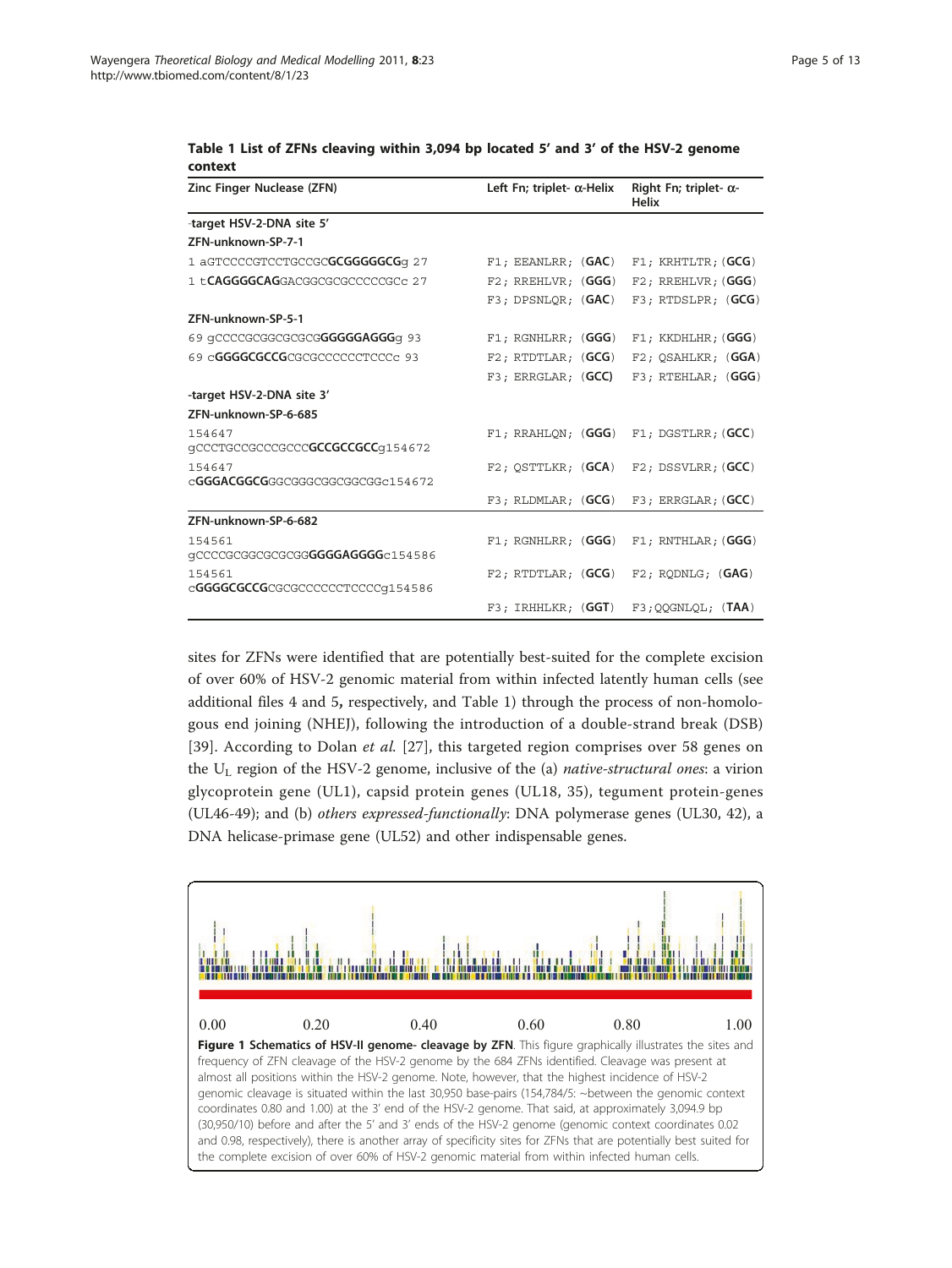# Modeling of a recombinant HSV-2 viral vector for delivering and transducing the HSV-2 genome specific ZFN, genotype

Recombinant, conditionally-replicating Herpes simplex virus Type 1 (HSV-1) and II (HSV-2) vectors for purposes of malignant glioma treatment [\[40](#page-11-0)] and HSV-2 vaccination [\[41-46](#page-11-0)], respectively, have been described previously. The majority of recombinant-HSV-2-based vectors have yielded encouraging results in Phase I and Phase II clinical trials [[21-](#page-10-0)[24,47,48\]](#page-11-0); while genetically modified-HSV-I-based vectors raise safety-concerns around their potential to induce apoptosis in CNS neurons, causing severe and often fatal encephalitis or epileptiform seizures in immune competent humans. HSV-2 viral vectors are thought to be safe at this time.

Here, this modeling will focus on recombinant, yet replication competent, HSV-2 viral vectors for delivering and transducing a diploid copy (or pair) of the HSV-2 genome- specific- ZFN-genotype within neuronal tissue, to be used as a novel HSV-2 genomic-vaccine/therapy.

• Firstly, it was observed in accordance with Dudek and Knipe [\[42](#page-11-0)], that it is possible to use two types of replication-impaired HSV mutant viral strains as vectors for HSV vaccines, these being (a) replication-defective mutant strains and (b) single-cycle mutant strains. Replication-defective mutants can infect cells and express immediateearly and early viral gene products and several late gene products but contain defects in viral DNA replication, so that their replication cycle is irreversibly blocked.

• Secondly, it was noted that two sub-types of HSV-2 replication-defective vectors are equally possible. On one hand, Dudek and Knipe [[42](#page-11-0)] have described HSV-2 mutant vectors defective for ICP8, demonstrating that these vectors express viral late genes in absence of viral DNA replication, probably as ICP8 and/or a complex of viral DNA replication proteins exerts an inhibitory effect on viral late gene expression in the absence of viral DNA synthesis. On the other hand, Laing et al. [[25](#page-11-0)] have presented two variants of HSV-2 vectors with deletions in the ICP10 genes. Among the latter group of HSV-2 mutant vectors, the HSV-2 mutant ΔRR is deleted in the ICP10 RR domain for the enzyme ribonucleotide reductase, which is required for virus replication in neurons; the HSV-2 mutant ΔPK is deleted in only the protein kinase (PK) domain of the large subunit of ribonucleotide reductase (R1, also known as ICP10) [[25,49](#page-11-0)-[51\]](#page-11-0).

To construct the proposed model-recombinant HSV-2 viral vector for delivering and transducing the diploid copy of the HSV-2 genome specific ZFN-genotype it is suggested that the StuI/BglII fragment encompassing the ICP10PK domain within the HSV-2 mutant ΔRR previously described by Laing et al. [[25\]](#page-11-0), should be replaced by an alternate pair of restriction enzymes' franked fragments (specifically, the ZFN-consortium's preference of XbaI/NotI [[34](#page-11-0)-[36](#page-11-0)]) that encompass or accommodate a diploid copy (or pair) of the HSV-2-specific-ZFN-genotype of interest (denoted as  $2xZif_{HSV-2}$ -FN). The final construct, denoted as HSV-2ΔRR [ICP10PK- 2xZif<sub>HSV-2</sub>-FN] would contain ICP10PK-  $2xZif_{HSV-2}$ -FN driven by the authentic ICP10 promoter, which is regulated by IE kinetics (independent of virus replication) and responds to AP-1 [[25](#page-11-0),[52](#page-11-0),[53](#page-11-0)]. The diploid copy (or pair) of ZFN is necessary, as ZFN operates as a dimer. *In-vivo*, this dimerization is mediated by the FokI cleavage domain through cleavage of a five or six base pair 'spacer' sequence that separates the two inverted target 'half sites' [[34-36](#page-11-0)]. Pre-clinical testing for the efficacy and safety of this model vector is proposed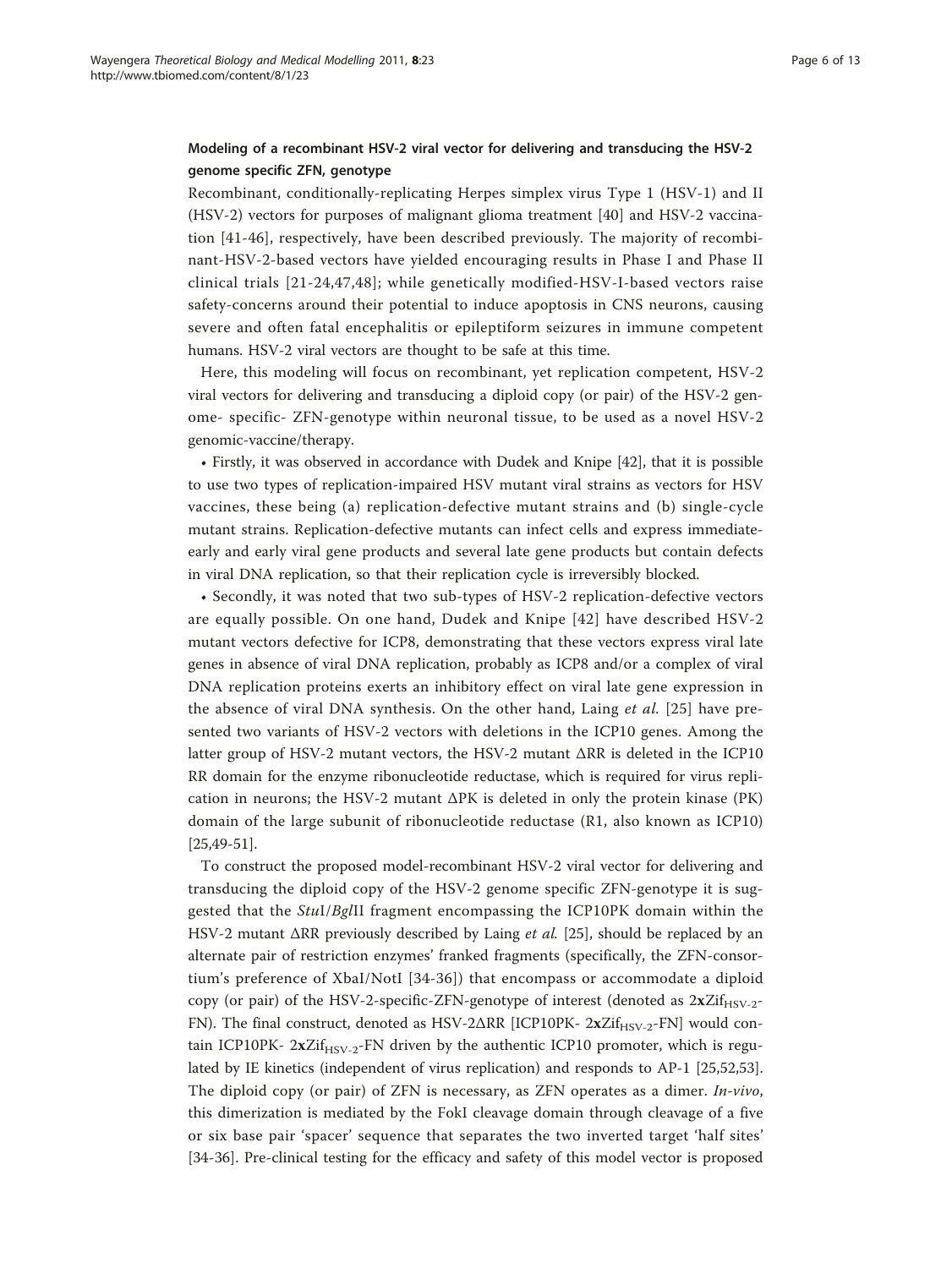within Vero cells following transfection with 1 μg of infectious HSV-2 DNA at 20-fold molar excess using Lipofectamine (Invitrogen), with (test sample) or without (control) prior transduction using our model-recombinant vector (HSV-2 $\Delta RR[PK-2xZif_{HSV-2}$ -FN]). Efficacy for  $Zif_{HSV-2}$ -FN expression should be monitored using an  $Zif_{HSV-2}$ -FN specific ELISA, while the extent of infectious HSV-2 DNA abrogation can be measured using RR-assays that will not detect viral vectors which are deleted for the RR-gene. Safety can be monitored by measuring the extent of Vero-cell death using staining with ethidium homodimer (Molecular Probes, Eugene, OR, USA), a fluorescent nuclear stain in the red spectrum that penetrates dead cells and increases intensity after bind-ing to DNA, as described by Laing et al. [[25](#page-11-0)]. Stained cells are counted in five randomly selected microscopic fields (at least 250 cells) and the percentage of apoptotic cells is calculated relative to the total number of cells visualized by permeating the cultures with 5% Triton X-100 for 30 s followed by incubation with the fluorescent nuclear stain, DAPI (Sigma). Data are expressed as the mean percentage positive cells ± SEM.

# **Discussion**

This paper reports the first identification of ZFNs with specificity to HSV-2 genomic DNA that are potential precursors for novel host-genome expressed HSV-2 genetherapeutics or vaccines. Based on the fact that infection with HSV-2 is associated with an increased risk of HIV-1 acquisition and transmission [[9,10\]](#page-10-0), that existing treatment options for HSV-2 only serve to resolve the symptomatology (ulcers) associated with active-HSV-2 infection and do not eliminate latent-virus [[13](#page-10-0)-[15\]](#page-10-0), and that there are no clinically approved vaccines with substantiated efficacy for preventing HSV-2 infection [\[19-](#page-10-0)[25](#page-11-0)], myself and various colleagues [[31](#page-11-0)], using a primitive bacteria antiphage DNA defense, the restriction modification (R-M) system, previously identified the Escherichia coli restriction enzyme (REase)-EcoRII as a novel peptide to excise or irreversibly inactivate latent HSV-2 DNA from within infected cells. The high prevalence of sequences of the site specificity palindrome of EcoRII 5'-CCWGG-3' (W = A or T) within the human genome was noted to be a potential source of host-genome toxicity. As a consequence, all previously modeled EcoRII-based HSV-2 therapeutics were allocated for *ex-vivo* expression as topical applications or microbicides [[32,33](#page-11-0)]. The consensus was that HSV-2 specific nucleases were required for in-vivo use, as these would not cause potential human-genome toxicity. Grosse et al. [[37\]](#page-11-0) previously identified homing (mega-) endonucleases specific to HSV-1 and demonstrated their ability to inhibit HSV-1 infection in cultured cells. The hybrid ZFAs (additional file [2](#page-9-0)) and ZFNs (additional file [3\)](#page-9-0) identified here have unique specificity for HSV-2 genomic sequences (additional file [1a](#page-9-0)nd Figure [1\)](#page-4-0). Therefore, they too may offer a safer alternative to EcoRII, particularly as they can be expressed *in-vivo* with no or minimal risk of toxicity to the host-genome.

Zinc fingers (Zif or ZF), like those specific to the nucleotide sequences of the complete HSV-2 genome (provided in additional file [1\)](#page-9-0) presented in additional file [2](#page-9-0), are protein motifs capable of targeted DNA-binding [[34-36\]](#page-11-0). Each individual zinc finger usually recognizes three nucleotide bases, but many zinc fingers can be combined to generate an array capable, in the case of our listed ZFAs of three fingers, of recognizing nine nucleotides [[54-](#page-11-0)[57\]](#page-12-0). Owing to this unique ability to target and bind to a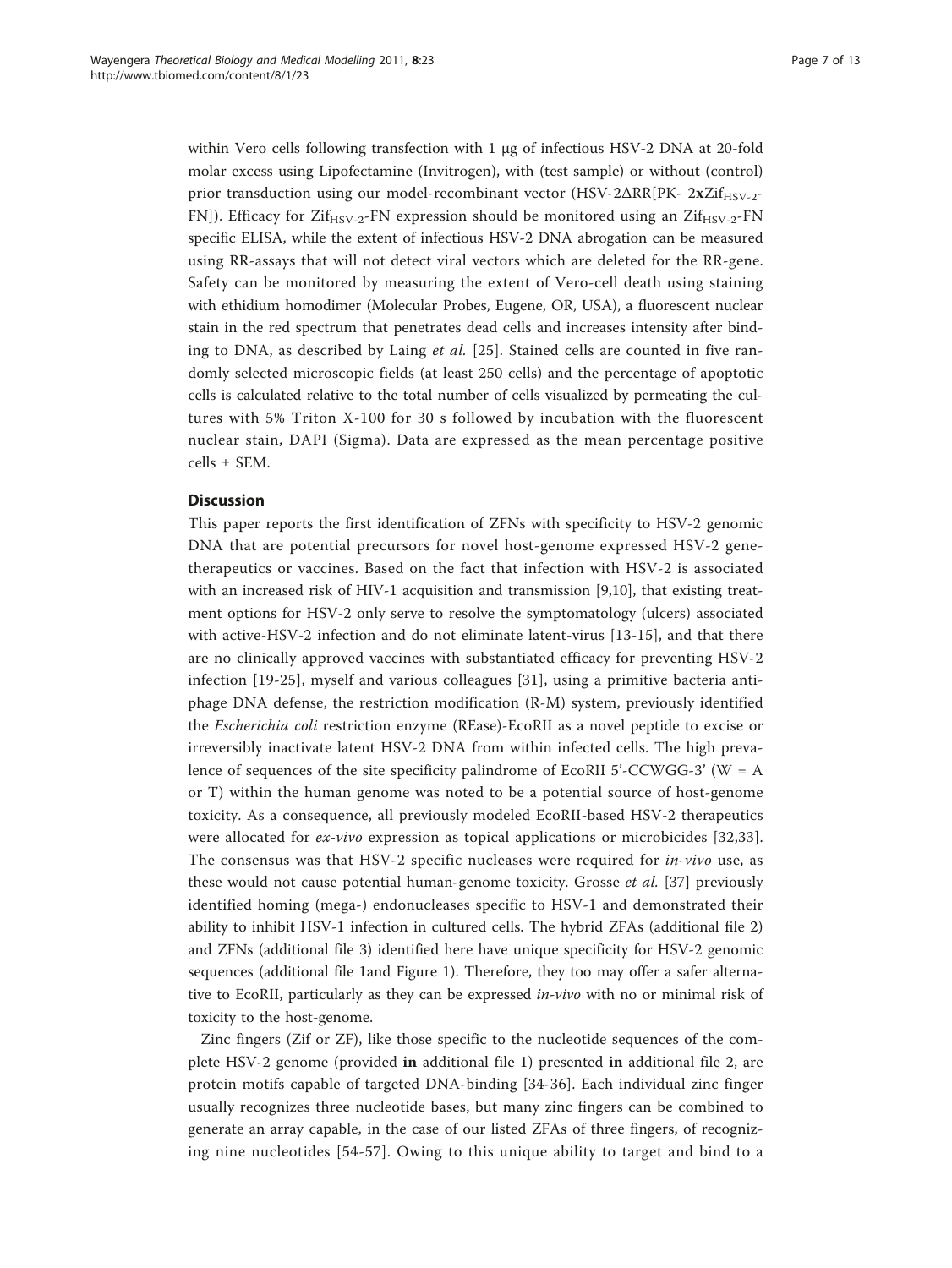specified nucleotide sequence, zinc fingers have previously been used to direct small molecules into unique sequences within the human genome including genes of inte-grated viruses [[58,59](#page-12-0)]. For example, inhibition of HIV replication  $in-vivo$  using small artificial molecules modified to harness target DNA, a binding mechanism inherent in zinc finger (ZF) domains as a strategy to repress HIV transcription, has previously been reported by Segal et al. [\[58](#page-12-0)] and Eberhardy et al. [[59\]](#page-12-0). Despite these reports, and that by Grosse et al. [[37](#page-11-0)] concerning homing (mega-) endonucleases specific to HSV-1, ZF-nuclease-based disruption or abolition of HSV-2 genomes has yet to be reported. The latter ZFNs, like the 645 HSV-2 genome specific ones presented in Table [1](#page-4-0) and additional files [2, 4](#page-9-0) and [5,](#page-9-0) are artificial hybrid (chimera) restriction endonucleases constructed by covalently linking the DNA-binding domains of an array of 3-6 zinc fingers on to the non-specific DNA cleavage domain (or simply  $F_N$ ) of the Flavobacterium okeanokoites bacteria restriction endonuclease, FokI [[34-36](#page-11-0)]. In-vivo, as noted above, the zinc finger nucleases function as dimers (or pairs) [[54](#page-11-0)[-57](#page-12-0)]. Therefore, considering our three ZF array based ZFNs, eighteen  $(9 \times 2)$  or more (plus the 5-7 spacersequence) nucleotide base pairs will be recognized and cleaved. As a result, unlike the five base-pair specificity palindrome of EcoRII  ${5'-CCWGG-3'}$  (W = A or T) [[31](#page-11-0)], ZFNs possess longer (> 18 bp) sequence recognition abilities, a unique feature that endows ZFNs with more target-specificity to HSV-2 genomic DNA, without risking off-target damage to host genomic DNA. Although the ZFNs identified in Table [1](#page-4-0) are specifically proposed for excision of over 60% of the HSV-2 genomic DNA from infected host cells through NHEJ, it is possible to alternatively target and disrupt HSV-2 virulence genes using those ZFNs that cleave several times within the contextual position corresponding to the target-gene of interest (see additional file [3](#page-9-0) for all ZFNs cleaving within the HSV-2 genome), although there are questions surrounding these propositions.

One may argue that excision of 60% or more of HSV-2 DNA in the host genome can not structurally abolish latency (RL, US and RS regions remain largely unaffected), despite functionally disabling the virus due to deletion of several vital structural and functional genes located within the deleted target UL-region. As a consequence, the ultimate fate of the residual 40% HSV-2 DNA (RL, US and RS regions) warrants explanation. For instance, since the HSV-2 genome content occasionally exists in doublex [[27\]](#page-11-0), it can be argued that the residual 40% HSV-2 DNA, alone or in association with DSB by-products [\[34](#page-11-0)-[38,53-](#page-11-0)[57](#page-12-0)], presents a potential source of homologous recombination (HR) and/or repair of the HSV-2 genome-cleavage products. This underlines the requirement for in-vivo data to evaluate the long-term effects on the host and the HSV-2 genome, and of using ZFNs as in-vivo therapeutics using methods similar to those proposed above. The coverage and efficiency of gene delivery and transduction by the advanced model-delta-RR vectors remains questionable and requires focused experimental evaluation. Specifically, it remains unclear which cells (latent genome is retained in a fraction of the sensory neurons) will be therapeutically targeted and modified, and to what extent. For example, if sensory neuronal cells are heterogeneously targeted and not homogenously transduced to the necessary-efficacious extents, one may argue that the less-effected neuronal cells could be a source of new virus that could result in recombination and re-established latency. The exact modus of clinical administration and use of the proposed model-delta-RR vectors to deliver the diploid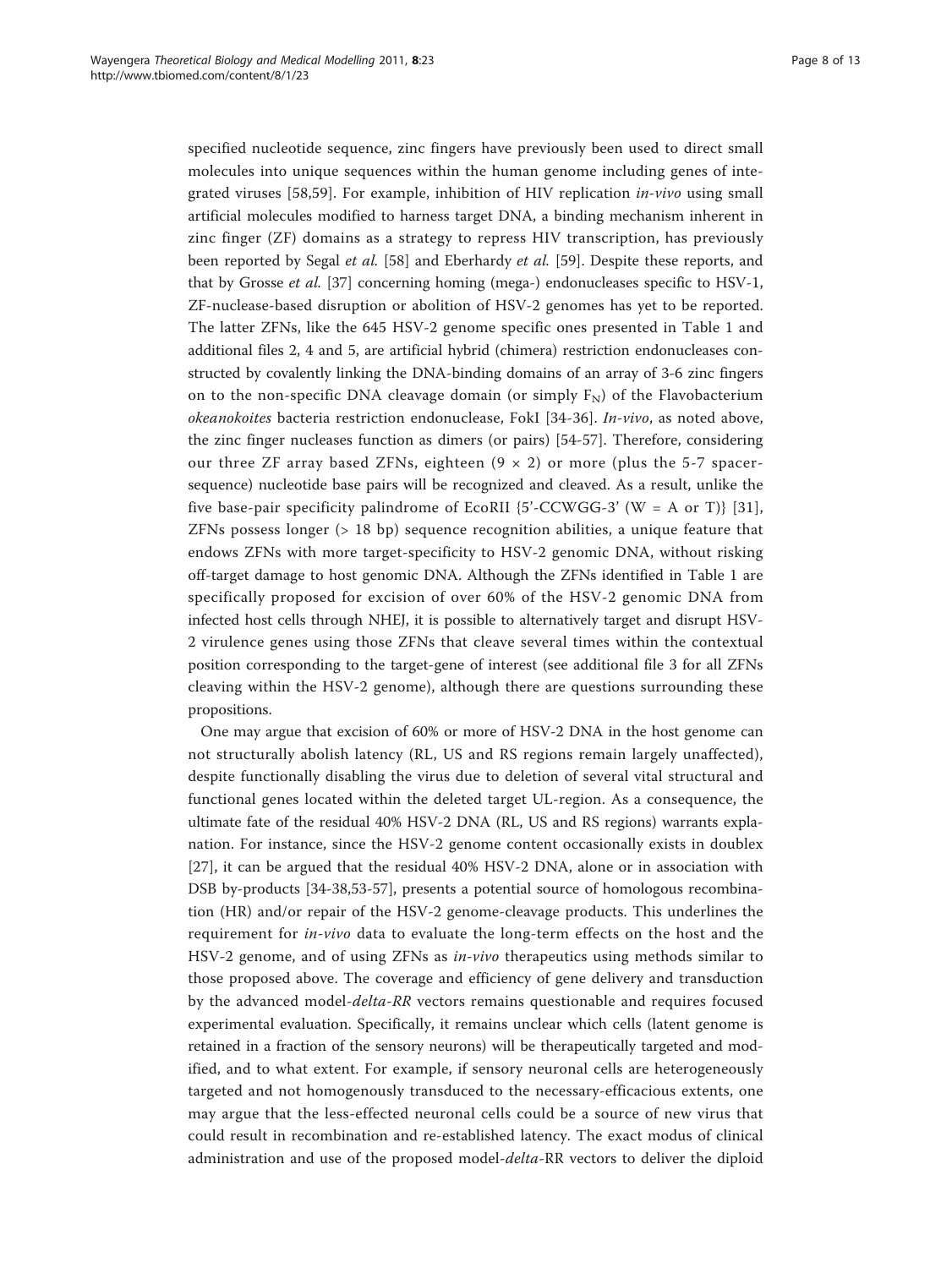copy (or pair) of the HSV-2 specific ZFN genotype remains unclear, although sub-dermal injection may be possible. This carries the potential risk of off-target gene-delivery, to epithelial cells for example, and further emphasizes the need for preclinical studies and trails. It may be argued that resistance to ZFNs could arise through mutations. However, such mutations can not simply be single-point mutations, as is the case with those that cause resistance to REase activity. As early as 1984, Brown et al. [[60](#page-12-0)] demonstrated that several HSV-2 mutants with cumulative restriction site deletions in one of the repeats (TRL or IRL) have a measurable growth disadvantage relative to wild-type virus in tissue culture. Therefore, it is can be argued that any attempt to accumulate mutations in the over 23 bp (18 palindrome bp, 9 for each ZFN dimer; plus a 5 bp-spacer) sequence targeted by the ZFNs could exert deleterious effects on the survival and replication of the mutant isolate of the HSV-2. Moreover, existing evidence from Grosse et al. [[37\]](#page-11-0) and Cradick et al. [\[61](#page-12-0)], who have previously identified HSV-1 specific homing (mega-) endonucleases and demonstrated their inhibition of HSV-1 infection in cultured cells, shows that artificial mega-nucleases (zinc finger nucleases) mediated mutagenesis offers a novel therapeutic strategy for targeting HSV-1 and episomal Hepatitis B Virus DNAs, respectively, and clearly supports these propositions. The design of specific ZFNs for  $in$ -vivo use may require further improvement, say-with more than the 3 zinc finger arrays (4-6, to be exact) [\[54\]](#page-11-0). In addition, the efficiency of ZFN cleavage could be improved by further optimization [\[54](#page-11-0)] and modifications to the cleavage domain, as Doyon et al. [[62\]](#page-12-0) previously demonstrated in order to generate a hybrid capable of functionally interrogating the ZFN dimer interface to prevent homodimerization, while enhancing the efficiency of cleavage. A number of other concerns may be cited concerning the use of the proposed vectors (the advanced model of recombinant HSV-2 vectors carrying and delivering the desirable therapeutic diploid copy (pair) of the genotype of HSV-2-genome-specific-ZFNs (HSV-2ΔRR [PK- $2xZif_{HSV-2}-FN$ ])) in a clinical setting. For example, it can be argued that using vectors constructed from a basic-core of HSV-2 genes may render the genomes of these viral vectors susceptible to cleavage by the HSV-2-genome specific-ZFNs they carry, if the vectors are replication competent. Here, we suggest that use of viral vector constructs that are defective of HSV-2 genomic DNA (amplicons) could replace the HSV-2 coregene vectors, and eliminate this possibility. Alternatively, although several clinical trials concerning HSV based viral vectors have been conducted and demonstrated their safety [[40](#page-11-0)-[46\]](#page-11-0), no clinical trial-data exists concerning the safety of our proposed and modeled HSV-2 viral vectors that deliver and transduce the diploid copy or pair of the HSV-2 genome-specific ZFN genotype. Therefore, data concerning safety and efficacy of the advanced model-vectors is required before this model is clinically used in humans.

In conclusion, this research has identified ZFNs with specificity to HSV-2 genomic DNA. These HSV-2 genome-specific-ZFNs present ideal precursors for use as novel host-genome expressed HSV-2 gene-therapeutics or vaccines. Specifically, using the advanced model of recombinant HSV-2 vectors carrying and delivering a diploid copy (or pair) of the desirable therapeutic genotype of the HSV-2-genome- specific-ZFNs (HSV-2 $\Delta$ RR [PK-  $2xZif_{HSV-2}$ -FN]), it may be possible to irreversibly inactivate infectious HSV-2, through excision of over 60% of its genomic DNA or targeted disruption of specific virulence genes.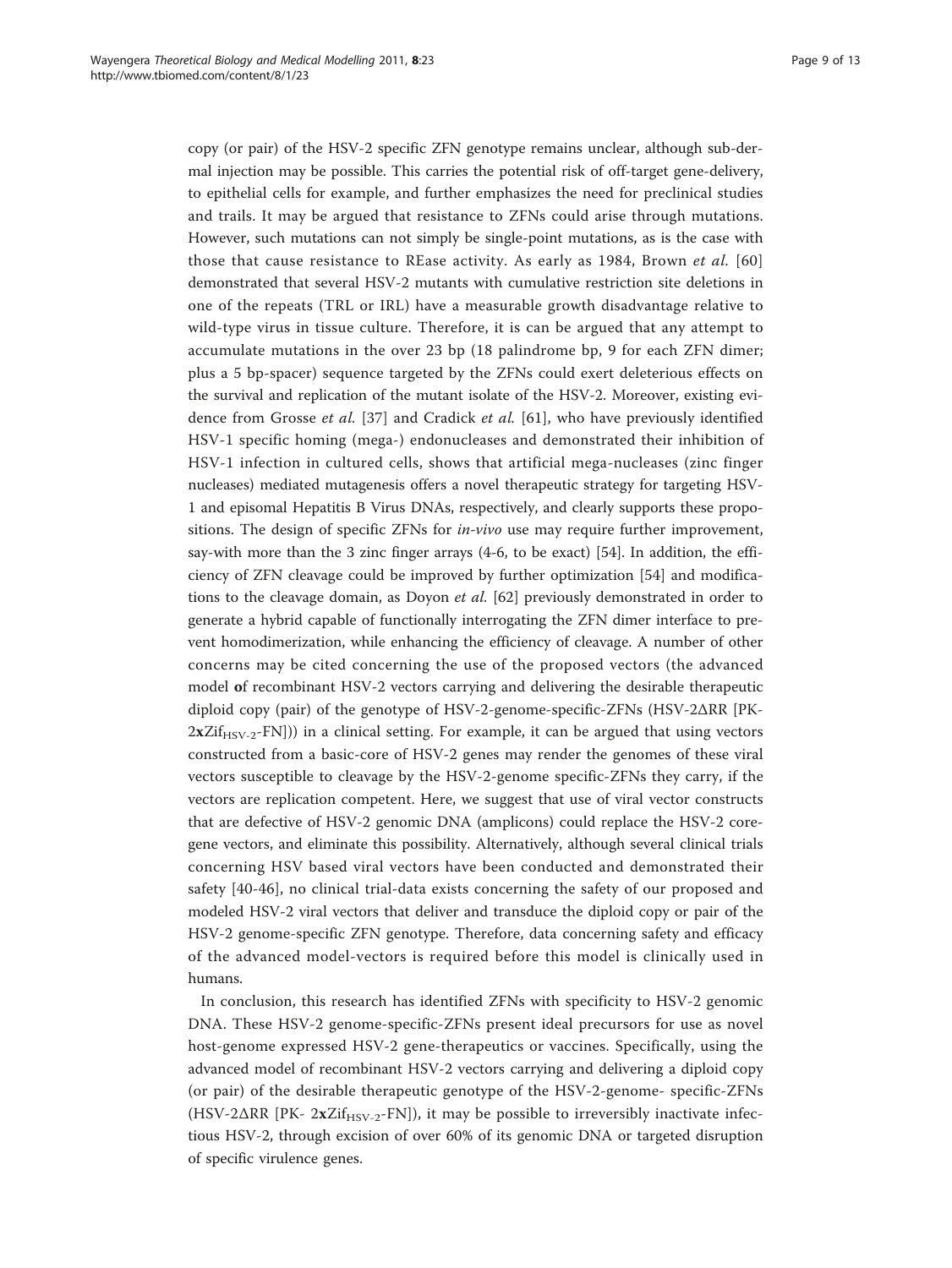# <span id="page-9-0"></span>Methods

### Identification of HSV-2 genome-specific ZFAs and ZFNs

Design

In-silico informatics

# Materials and software

FASTA format of the nucleotide sequences of the whole genome of HSV-2 strain HG52 (Dolan et al. [\[27](#page-11-0)]) (provided in additional file 1; the NCBI accession number provided at end) and the Zinc-Finger Nuclease-Consortium's software CoDA-ZiFiT [[34-36\]](#page-11-0) (see software and availability section for URL link).

### Interventions

The FASTA format of the nucleotide sequences of the HSV-2 genome were fed into the user interfaces of CoDA-ZiFiT-ZFA and the CoDA-ZiFiT-ZFN, both of which were pre-set at default, with a spacer-option of 5-9 bp selected for the latter. Measured variables

Lists of ZFAs and ZFNs, inclusive of graphic maps of their action in the genomic context of HSV-2, were generated as per the user protocol [[34-36\]](#page-11-0).

# Modeling the prototype recombinant HSV-2 viral vector delivering and transducing HSV-2 genome-specific-ZFN genotype

A review of available relevant literature [\[25,41-50](#page-11-0)] concerning HSV-2 viral vectors was carried out, as is sequentially described in the respective results' sub-section above.

# Software and database availability

- The ZFN consortium CoDA-ZiFiT-ZFA/ZFN software and algorithms used are available at the following url:<http://www.zincfingers.org/scientific-background.htm> - The NCBI viral genome database hosting the complete HSV-2 genome used, is

available at the following url: [http://www.ncbi.nlm.nih.gov/genomes/Genome](http://www.ncbi.nlm.nih.gov/genomes/GenomesHome.cgi?taxid=10239)[sHome.cgi?taxid=10239](http://www.ncbi.nlm.nih.gov/genomes/GenomesHome.cgi?taxid=10239)

# Accession numbers

The NCBI gene identity of the complete HSV-2 strain HG52 used in this study is: | NC\_001798|, and gene-bank identity (gi) is |6572414|emb|Z86099.2|. Sequencing Center: A. Dolan, MRC Virology Unit, Church Street,, Glasgow,, G11 5JR, UK

# Additional material

[Additional file 1: A](http://www.biomedcentral.com/content/supplementary/1742-4682-8-23-S1.DOC) detailed list of the 154,746 nucleotide bases within the HSV-2 genome used. This file offers FASTA-format listing of the 154,746 nucleotide bases within the HSV-2 strain HG52 genome used, as deposited in the NCBI viral genome database by Dolan et al. [\[27\]](#page-11-0).

[Additional file 2: A](http://www.biomedcentral.com/content/supplementary/1742-4682-8-23-S2.PDF) detailed list of some of the over 28,000 Multi-Zif assembly as specific to the HSV-2 genome. This file lists the Multi-Zif assembly specific to the first 1, 478 nucleotide sequences within the genomic context of HSV-2 from bp 1 to 8,174.

[Additional file 3: A](http://www.biomedcentral.com/content/supplementary/1742-4682-8-23-S3.PDF) list of the 684 ZFN that are specific to the HSV-2 genome. This file details the entire list of the 684 ZFN that are specific to the HSV-2 genome along with their specificity positions or sites of clevage.

[Additional file 4: A](http://www.biomedcentral.com/content/supplementary/1742-4682-8-23-S4.PDF) list of the -1 to 6 recognition domians of the alpha-helix for some of the ZFN cleaving within the 3,094.9 bp at the 5' end of the HSV-2 genome. This file lists details of the -1 to 6 recognition domians (denoted F1, F2, F3/F3, F2, F1) of the alpha-helix for some of the ZFN cleaving within the 3,094.9 bp at the 5' end of the HSV-2 genome.

[Additional file 5: A](http://www.biomedcentral.com/content/supplementary/1742-4682-8-23-S5.PDF) list of the -1 to 6 recognition domians of the alpha-helix for some of the ZFN cleaving within the 3,094.9 bp at the 3' end of the HSV-2 genome. This file lists details of the -1 to 6 recognition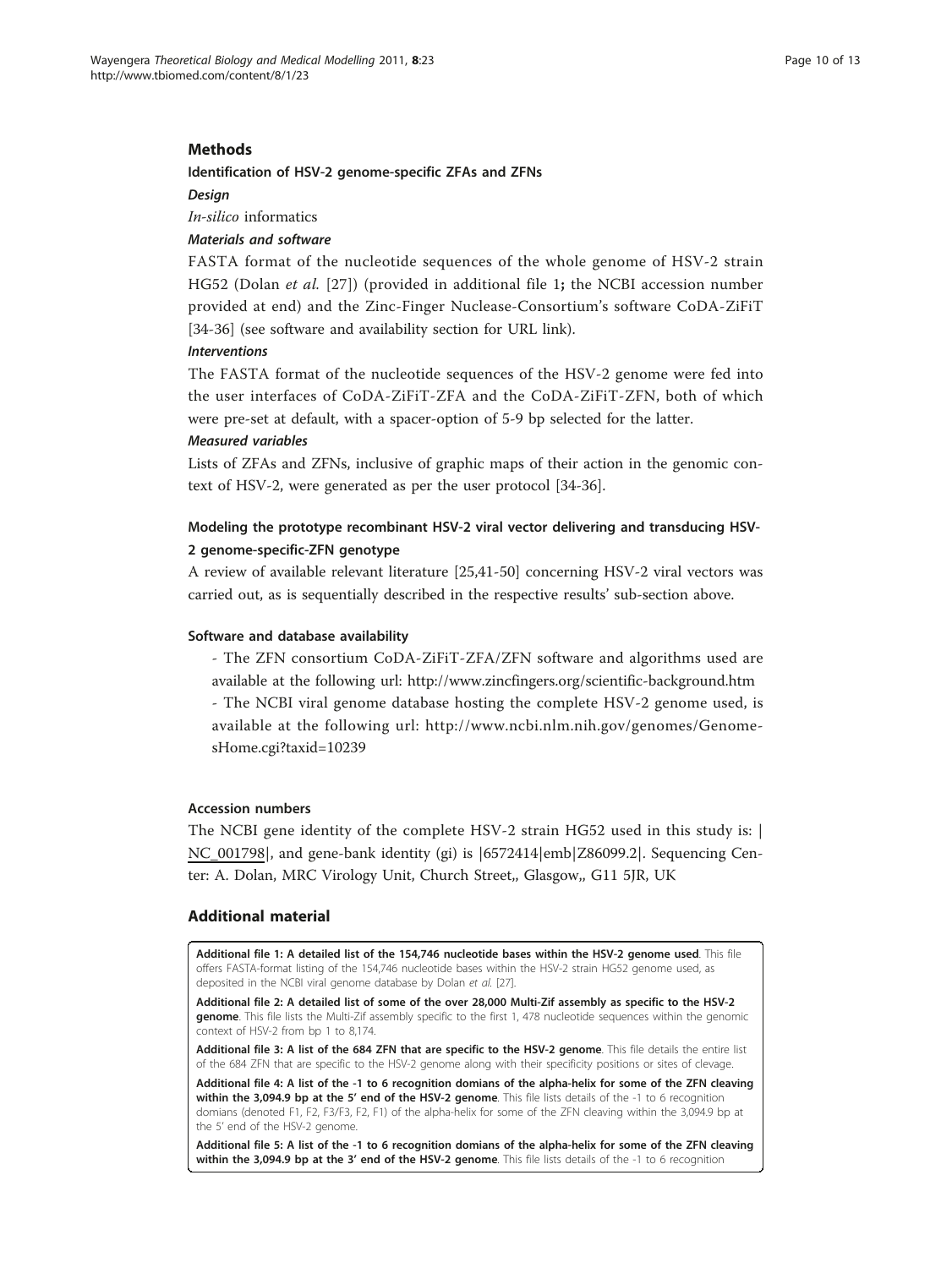<span id="page-10-0"></span>domians (denoted F1, F2, F3/F3, F2, F1) of the alpha-helix for some of the ZFN cleaving within the 3,094.9 bp at the 3' end of the HSV-2 genome.

### Acknowledgements

No specific funding was received towards this work.

### Authors' contributions

WM concieved the idea for this article, designed and undertook the experiments, and wrote the MS.

### Competing interests

WM is Chief scientific officer at Restrizymes Biotherapeutics (U) Ltd, and a member of the steering committee of the Young and Early Careers' Investigators (YECI) of the Global HIV Vaccine Enterprise.

### Received: 7 April 2011 Accepted: 24 June 2011 Published: 24 June 2011

### References

- 1. Corey L, Adams HG, Brown ZA, Holmes KK: [Genital herpes simplex virus infections.](http://www.ncbi.nlm.nih.gov/pubmed/6344712?dopt=Abstract) Ann Intern Med 1983, 98:958-972.
- 2. Nahmias AJ, Lee FK, Beckman-Nahmias S: [Seroepidemiological and sociological patterns of herpes simplex virus](http://www.ncbi.nlm.nih.gov/pubmed/2175939?dopt=Abstract) [infection in the world.](http://www.ncbi.nlm.nih.gov/pubmed/2175939?dopt=Abstract) Scand J Infect Dis Suppl 1990, 69:19-36.
- 3. Cunningham AL, Turner RR, Miller AC, Para MF, Merigan TC: [Evolution of recurrent herpes simplex lesions. An](http://www.ncbi.nlm.nih.gov/pubmed/3880773?dopt=Abstract) [immunohistologic study.](http://www.ncbi.nlm.nih.gov/pubmed/3880773?dopt=Abstract) J Clin Invest 1985, 75(1):226-233.
- 4. Schmidt OW, Fife KH, Corey L: [Reinfection is an uncommonoccurrence in patients with symptomatic recurrent](http://www.ncbi.nlm.nih.gov/pubmed/6327838?dopt=Abstract) [genital herpes.](http://www.ncbi.nlm.nih.gov/pubmed/6327838?dopt=Abstract) J Infect Dis 1984, 149:645-646.
- 5. Lakeman AD, Nahmias AJ, Whitley RJ: [Analysis of DNA from recurrent genital herpes simplex virus isolates by](http://www.ncbi.nlm.nih.gov/pubmed/3012807?dopt=Abstract) [restriction endonuclease digestion.](http://www.ncbi.nlm.nih.gov/pubmed/3012807?dopt=Abstract) Sex Transm Dis 1986, 13:61-66.
- 6. Wald A, Corey L, Cone R, Hobson A, Davis G, Zeh J: [Frequent genital herpes simplex virus 2 shedding in](http://www.ncbi.nlm.nih.gov/pubmed/9062368?dopt=Abstract) [immunocompetent women.](http://www.ncbi.nlm.nih.gov/pubmed/9062368?dopt=Abstract) J Clin Invest 1997, 99:1092-1097.
- 7. Mertz GJ, Benedetti J, Ashley R, Selke SA, Corey L: [Risk factors for the sexual transmission of genital herpes.](http://www.ncbi.nlm.nih.gov/pubmed/1309413?dopt=Abstract) Ann Intern Med 1992, 116:197-202.
- 8. del Mar Pujades Rodriguez M, Obasi A, Mosha F, Todd J, Brown D, Changalucha J, Mabey D, Ross D, Grosskurth H, Hayes R: [Herpes simplex virus type 2 infection increases HIV incidence: a prospective study in rural Tanzania.](http://www.ncbi.nlm.nih.gov/pubmed/11834958?dopt=Abstract) AIDS 2002, 16(3):451-462.
- 9. Gray RH, Wawer MJ, Brookmeyer R, Sewankambo NK, Serwadda D, Wabwire-Mangen F, Lutalo T, Li X, vanCott T, Quinn TC: [Probability of HIV-1 transmission per coital act in monogamous, heterosexual, HIV-1-discordant couples](http://www.ncbi.nlm.nih.gov/pubmed/11323041?dopt=Abstract) [in Rakai, Uganda.](http://www.ncbi.nlm.nih.gov/pubmed/11323041?dopt=Abstract) Lancet 2001, 357(9263):1149-1153.
- 10. Calistri A, Parolin C, Pizzato M, Calvi P, Giaretta I, Palu G: [Herpes simplex virus chronically infected human T](http://www.ncbi.nlm.nih.gov/pubmed/10360799?dopt=Abstract) [lymphocytes are susceptible to HIV-1 superinfection and support HIV-1 pseudotyping.](http://www.ncbi.nlm.nih.gov/pubmed/10360799?dopt=Abstract) J Acquir Immune Defic Syndr 1999, 21(2):90-98.
- 11. WHO, UNAIDS: Herpes simplex virus type 2. Programmatic and research priorities in developing countries 2001.
- 12. Nagot N, Ouedraogo A, Foulongne V, Konate I, Weiss HA, Vergne L, Defer MC, Djagbare D, Sanon A, Andonaba JB, Becquart P, Segondy M, Vallo R, Sawadogo A, Van de Perre P, Mayaud P, ANRS 1285 Study Group: [Reduction of HIV-1](http://www.ncbi.nlm.nih.gov/pubmed/17314338?dopt=Abstract) [RNA levels with therapy to suppress herpes simplex virus.](http://www.ncbi.nlm.nih.gov/pubmed/17314338?dopt=Abstract) N Engl J Med 2007, 356:790-799.
- 13. Baeten JM, Strick LB, Lucchetti A, Whittington WL, Sanchez J, Coombs RW, Magaret A, Wald A, Corey L, Celum C: [Herpes simplex virus \(HSV\)-suppressive therapy decreases plasma and genital HIV-1 levels in HSV-2/HIV-1](http://www.ncbi.nlm.nih.gov/pubmed/18928378?dopt=Abstract) [coinfected women: a randomized, placebo controlled, cross-over trial.](http://www.ncbi.nlm.nih.gov/pubmed/18928378?dopt=Abstract) *J Infect Dis* 2008, 198:1804-1808.
- 14. Celum C, Wald A, Hughes J, Sanchez J, Reid S, Delany-Moretlwe S, Cowan F, Casapia M, Ortiz A, Fuchs J, Buchbinder S, Zwerski S, Rose S, Wang J, Corey L, HPTN 039 Proctocol Team: [Effect of aciclovir on HIV-1 acquisition in herpes](http://www.ncbi.nlm.nih.gov/pubmed/18572080?dopt=Abstract) [simplex virus 2 seropositive women and men who have sex with men: a randomised, double-blind,](http://www.ncbi.nlm.nih.gov/pubmed/18572080?dopt=Abstract) [placebocontrolled trial.](http://www.ncbi.nlm.nih.gov/pubmed/18572080?dopt=Abstract) Lancet 2008, 371(9630):2109-2119.
- 15. Gershengorn HB, Blower SM: [Impact of Antivirals and Emergence of Drug Resistance: HSV-2 Epidemic Control.](http://www.ncbi.nlm.nih.gov/pubmed/10763542?dopt=Abstract) AIDS Patient Care and STDs 2000, 14(3):133-142.
- 16. Leung DT, Sacks SL: [Current treatment options to prevent perinatal transmission of herpes simplex virus.](http://www.ncbi.nlm.nih.gov/pubmed/14521490?dopt=Abstract) Expert Opin Pharmacother 2003, 4(10):1809-1819.
- 17. Geers TA, Isada CM: Update on antiviral therapy for genital herpes infection. Cleve lin J Med 2000, 67(8):567-573.
- 18. Burke RL: [Contemporary approaches to vaccination against herpes simplex virus.](http://www.ncbi.nlm.nih.gov/pubmed/1499347?dopt=Abstract) Curr Top Microbiol Immunol 1992, 179:137-158.
- 19. Whitley RJ: [Prospects for vaccination against herpes simplex virus.](http://www.ncbi.nlm.nih.gov/pubmed/8139874?dopt=Abstract) Pediatr Ann 1993, 22:726-732.
- 20. Stanberry LR: [Herpes simplex virus vaccines as immunotherapeutic agents.](http://www.ncbi.nlm.nih.gov/pubmed/7648034?dopt=Abstract) Trends Microbiol 1995, 3:244-247.
- 21. Straus SE, Corey L, Burke RL, Savarese B, Barnum G, Krause PR, Kost RG, Meier JL, Sekulovich R, Adair SF, Dekker LC: [Placebo-controlled trial of vaccination with recombinant glycoprotein D of herpes simplex virus type 2 for](http://www.ncbi.nlm.nih.gov/pubmed/7911177?dopt=Abstract) [immunotherapy of genital herpes.](http://www.ncbi.nlm.nih.gov/pubmed/7911177?dopt=Abstract) Lancet 1994, 343(8911):1460-1463.
- 22. Corey L, Langenberg AG, Ashley R, Sekulovich RE, Izu AE, Douglas JM Jr, Handsfield HH, Warren T, Marr L, Tyring S, DiCarlo R, Adimora AA, Leone P, Dekker CL, Burke RL, Leong WP, Straus SE: [Recombinant glycoprotein vaccine for the](http://www.ncbi.nlm.nih.gov/pubmed/10432030?dopt=Abstract) [prevention of genital HSV-2 infection: two randomized controlled trials. Chiron HSV vaccine study group.](http://www.ncbi.nlm.nih.gov/pubmed/10432030?dopt=Abstract) JAMA 1999, 282(4):331-340.
- 23. Casanova G, Cancela R, Alonzo L, Benuto R, Magana Mdel C, Hurley DR, Fishbein E, Lara C, Gonzalez T, Ponce R, Burnett JW, Calton GJ: [A double-blind study of the efficacy and safety of the ICP10deltaPK vaccine against](http://www.ncbi.nlm.nih.gov/pubmed/12403316?dopt=Abstract) [recurrent genital HSV-2 infections.](http://www.ncbi.nlm.nih.gov/pubmed/12403316?dopt=Abstract) Cutis 2002, 70(4):235-239.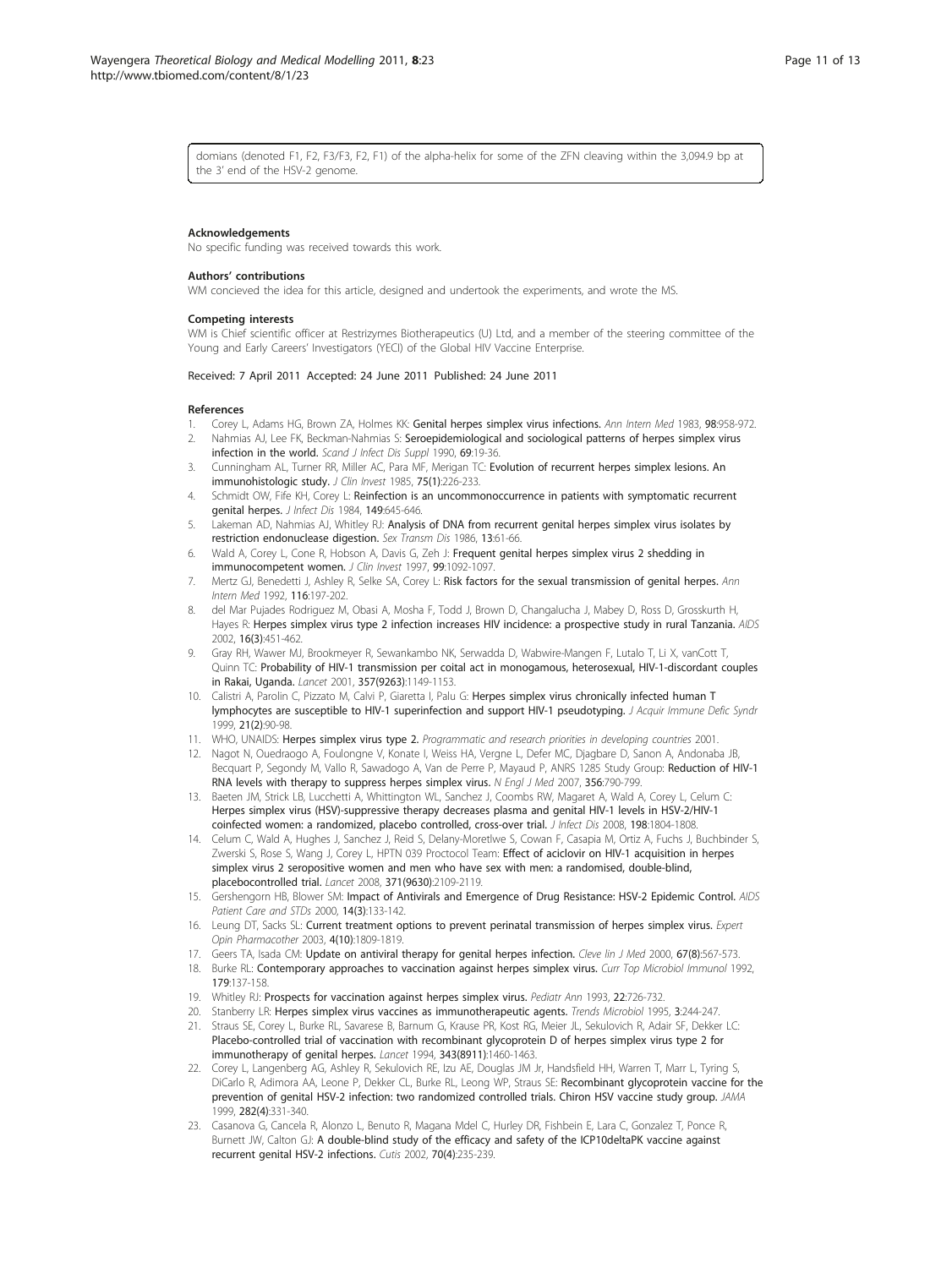- <span id="page-11-0"></span>24. Wachsman M, Kulka M, Smith CC, Aurelian L: [A growth and latency defective herpes simplex virus type 2 mutant](http://www.ncbi.nlm.nih.gov/pubmed/11228357?dopt=Abstract) (ICP10Δ[PK\) has prophylactic and therapeutic protective activity in guinea pigs.](http://www.ncbi.nlm.nih.gov/pubmed/11228357?dopt=Abstract) Vaccine 2001, 19:1879-1890.
- 25. Laing JM, Golembewski EK, Wales SQ, Liu J, Jafri SM, Yarowsky PJ, Aurelian L: [Growth-compromised HSV-2 vector](http://www.ncbi.nlm.nih.gov/pubmed/17893911?dopt=Abstract) ΔRR [protects from N-methyl-D-aspartate-induced neuronal degeneration through redundant activation of the MEK/ERK](http://www.ncbi.nlm.nih.gov/pubmed/17893911?dopt=Abstract) [and PI3-K/Akt survival pathways, either one of which overrides apoptotic cascades.](http://www.ncbi.nlm.nih.gov/pubmed/17893911?dopt=Abstract) Journal of Neuroscience Research 2008, 86(2):378-391.
- 26. McGeoch DJ, Dolan A, Donald S, Brauer DHK: [Complete DNA sequence of the short repeat region in the genome of](http://www.ncbi.nlm.nih.gov/pubmed/3005980?dopt=Abstract) [herpes simplex virus type 1.](http://www.ncbi.nlm.nih.gov/pubmed/3005980?dopt=Abstract) Nucleic Acids Res 1986, 14:1727-1745.
- 27. Dolan A, Jamieson FE, Cunningham C, Barnett BC, McGeoch DJ: [The genome sequence of herpes simplex virus type](http://www.ncbi.nlm.nih.gov/pubmed/9499055?dopt=Abstract) [2: The genome sequence of herpes simplex virus type 2.](http://www.ncbi.nlm.nih.gov/pubmed/9499055?dopt=Abstract) J Virol 1998, 72(3):2010-2021.
- 28. Roizman B: [The structure and isomerization of herpes simplex virus genomes.](http://www.ncbi.nlm.nih.gov/pubmed/222462?dopt=Abstract) Cell 1979, 16:481-494.
- 29. Chou J, Roizman B: [Herpes simplex virus 1 g134.5 gene function, which blocks the host response to infection,](http://www.ncbi.nlm.nih.gov/pubmed/8202476?dopt=Abstract) [maps in the homologous domain of the genes expressed during growth arrest and DNA damage.](http://www.ncbi.nlm.nih.gov/pubmed/8202476?dopt=Abstract) Proc Natl Acad Sci USA 1994, 91:5247-5251.
- 30. Johnson KE, Song B, Knipe DM: [Role for herpes simplex virus 1 ICP27 in the inhibition of type I interferon signaling.](http://www.ncbi.nlm.nih.gov/pubmed/18279905?dopt=Abstract) Virology 2008, 374(2):487-494.
- 31. Wayengera M, Kajumbula H, Byarugaba W: [Identification of restriction endonuclease with potential ability to cleave](http://www.ncbi.nlm.nih.gov/pubmed/18687114?dopt=Abstract) [the HSV-2 genome: inherent potential for biosynthetic versus live recombinant microbicides.](http://www.ncbi.nlm.nih.gov/pubmed/18687114?dopt=Abstract) Theor Biol Med Model 2008, 5:18.
- 32. Wayengera M: Diverting primary HIV entry and replication to vaginal commensal lactobacillus expressing R-M nucleic enzymatic peptides with potent activity at cleaving proviral DNA as a novel HIV live microbicide strategy. Microbicide- New Delhi, India; 2008, Feb 23-28: Abs-10.
- 33. Wayengera M: Preparing for a Phase 1 Preclinical trial of VRX-SMR: a Lentiviral Vector transduced with restriction enzymes cleaving HIV proviral DNA as a therapeutic vaccine: Opportunities and Challenges. Vaccine Congress -Amsterdam, Netherlands; 2007, Dec 9-11: 24OR.
- 34. Sander JD, Maeder ML, Reyon D, Voytas DF, Joung JK, Dobbs D: [ZiFiT \(Zinc Finger Targeter\): an updated zinc finger](http://www.ncbi.nlm.nih.gov/pubmed/20435679?dopt=Abstract) [engineering tool.](http://www.ncbi.nlm.nih.gov/pubmed/20435679?dopt=Abstract) Nucl Acids Res 2010, 38:W462-468.
- 35. Mandell JG, Barbas CF: [Zinc finger tools: custom DNA-binding domains for transcription factors and nucleases.](http://www.ncbi.nlm.nih.gov/pubmed/16845061?dopt=Abstract) Nucl Acids Res 2006, 34(SI):W516-W523.
- 36. Dreier B, Segal DJ, Barbas CF: [Insights into the molecular recognition of the 5](http://www.ncbi.nlm.nih.gov/pubmed/11054286?dopt=Abstract) '-GNN-3 ' family of DNA sequences [by zinc finger domains.](http://www.ncbi.nlm.nih.gov/pubmed/11054286?dopt=Abstract) J Mol Biol 2000, 303(4):489-502.
- 37. Grosse S, Huot N, Mahiet C, Arnould S, Barradeau S, Clerre DL, Chion-Sotinel I, Jacqmarcq C, Chapellier B, Ergani A, Desseaux C, Cédrone F, Conseiller E, Pâques F, Labetoulle M, Smith J: [Meganuclease-mediated Inhibition of HSV1](http://www.ncbi.nlm.nih.gov/pubmed/21224832?dopt=Abstract) [Infection in Cultured Cells.](http://www.ncbi.nlm.nih.gov/pubmed/21224832?dopt=Abstract) Mol Ther 2011, 19(4):694-702.
- 38. Kim Y-G, Cha J, Chandrasegaran S: Hybrid restriction enzymes: Zinc finger fusions to Fok I cleavage domain. Proc Natl Acad Sci USA 1995, 93:1156-1160.
- 39. Pruett-Miller SM, Connelly JP, Maeder ML, Joung JK, Porteus MH: [Comparison of Zinc Finger Nucleases for use in](http://www.ncbi.nlm.nih.gov/pubmed/18334988?dopt=Abstract) [Gene Targeting in Mammalian Cells.](http://www.ncbi.nlm.nih.gov/pubmed/18334988?dopt=Abstract) Mol Ther 2008, 16:707-717.
- 40. Cassady KA, Parker JN: [Herpesvirus vectors for therapy of brain tumors.](http://www.ncbi.nlm.nih.gov/pubmed/20811578?dopt=Abstract) Open Virol J 2010, 4:103-108.
- 41. Liu X, Broberg E, Watanabe D, Dudek T, Deluca N, Knipe DM: [Genetic engineering of a modified herpes simplex virus](http://www.ncbi.nlm.nih.gov/pubmed/19428888?dopt=Abstract) [1 vaccine vector.](http://www.ncbi.nlm.nih.gov/pubmed/19428888?dopt=Abstract) Vaccine 2009, 27(21):2760-2767.
- 42. Dudek T, Knipe DM: [Replication-defective viruses as vaccines and vaccine vectors.](http://www.ncbi.nlm.nih.gov/pubmed/16364753?dopt=Abstract) Virology 2006, 344(1):230-239. 43. Chang JY, Johnson JM Jr, Olivo PD: [A gene delivery/recall system for neurons which utilizes ribonucleotide](http://www.ncbi.nlm.nih.gov/pubmed/1656596?dopt=Abstract)
- [reductase-negative herpes simplex viruses.](http://www.ncbi.nlm.nih.gov/pubmed/1656596?dopt=Abstract) Virology 1991, 185(1):437-440.
- 44. Glorioso J, Goins WF, Schmidt MC, Oligino T, Krisky DM, Marconi PC, Cavalcoli PC, Ramakrishnan R, Poliani PL, Fink DJ: [Engineering Herpes Simplex.](http://www.ncbi.nlm.nih.gov/pubmed/9217925?dopt=Abstract) Advances in Pharmacology 1997, 40:103-136.
- 45. Glorioso JC, Bender AM, Goins WF, DeLuca N, Fink DJ: Herpes Simplex Virus as a Gene-Delivery Vector for the Central Nervous System. Viral Vectors 1995, 1-23.
- 46. Goldstein DJ, Weller SK: [Herpes simplex virus type 1-induced ribonucleotide reductase activity is dispensable for](http://www.ncbi.nlm.nih.gov/pubmed/2824847?dopt=Abstract) [virus growth and DNA synthesis: isolation and characterization of an ICP6 lacZ insertion mutant.](http://www.ncbi.nlm.nih.gov/pubmed/2824847?dopt=Abstract) J Virol 1988, 62(1):196-205.
- 47. Hoshino Y, Dalai SK, Wang K, Pesnicak L, Lau TY, Knipe DM, Cohen Jl, Straus SE: [Comparative efficacy and](http://www.ncbi.nlm.nih.gov/pubmed/15596834?dopt=Abstract) [immunogenicity of replication-defective, recombinant glycoprotein, and DNA vaccines for herpes simplex virus 2](http://www.ncbi.nlm.nih.gov/pubmed/15596834?dopt=Abstract) [infections in mice and guinea pigs.](http://www.ncbi.nlm.nih.gov/pubmed/15596834?dopt=Abstract) J Virol 2005, 79:410-418.
- 48. McLean CS, Jennings R, Challanain DN, Minson AC, Duncan I, Boursnell ME, Inglis SC: [Protective vaccination against](http://www.ncbi.nlm.nih.gov/pubmed/7963701?dopt=Abstract) [primary and recurrent disease caused by herpes simplex virus \(HSV\) type 2 using a genetically disabled HSV-1.](http://www.ncbi.nlm.nih.gov/pubmed/7963701?dopt=Abstract) J Infect Dis 1994, 170:1100-1109.
- 49. Perkins D, Pereira EF, Aurelian L: [The herpes simplex virus type 2 R1 protein kinase \(ICP10 PK\) functions as a](http://www.ncbi.nlm.nih.gov/pubmed/12502846?dopt=Abstract) [dominant regulator of apoptosis in hippocampal neurons involving activation of the ERK survival pathway and](http://www.ncbi.nlm.nih.gov/pubmed/12502846?dopt=Abstract) [upregulation of the antiapoptotic protein Bag-1.](http://www.ncbi.nlm.nih.gov/pubmed/12502846?dopt=Abstract) J Virol 2003, 77:1292-1305.
- 50. Goldstein DJ, Weller SK: [Factor\(s\) present in herpes simplex virus type 1-infected cells can compensate for the loss](http://www.ncbi.nlm.nih.gov/pubmed/2842955?dopt=Abstract) [of the large subunit of the viral ribonucleotide reductase: characterization of an ICP6 deletion mutant.](http://www.ncbi.nlm.nih.gov/pubmed/2842955?dopt=Abstract) Virology 1988, 166(1):41-51.
- 51. Smith CC, Nelson J, Aurelian L, Gober M, Goswami BB: [Ras-GAP binding and phosphorylation by herpes simplex](http://www.ncbi.nlm.nih.gov/pubmed/11044086?dopt=Abstract) [virus type 2 RR1 PK \(ICP10\) and activation of the Ras/MEK/MAPK mitogenic pathway are required for timely onset](http://www.ncbi.nlm.nih.gov/pubmed/11044086?dopt=Abstract) [of virus growth.](http://www.ncbi.nlm.nih.gov/pubmed/11044086?dopt=Abstract) J Virol 2000, 74:10417-10429.
- 52. Zhu J, Aurelian L: [AP-1 cis-response elements are involved in basal expression and Vmw110 transactivation of the](http://www.ncbi.nlm.nih.gov/pubmed/9168892?dopt=Abstract) [large subunit of herpes simplex virus type 2 ribonucleotide reductase \(ICP10\).](http://www.ncbi.nlm.nih.gov/pubmed/9168892?dopt=Abstract) Virology 1997, 231:301-312
- 53. Gober MD, Wales SQ, Hunter JC, Sharma BK, Aurelian L: [Stress upregulates neuronal expression of the HSV-2 large](http://www.ncbi.nlm.nih.gov/pubmed/16162476?dopt=Abstract) [subunit of ribonucleotide reductase \(R1; ICP10\) by activating AP-1.](http://www.ncbi.nlm.nih.gov/pubmed/16162476?dopt=Abstract) J Neurovirol 2005, 11:329-36.
- 54. Urnov FD, Rebar EJ, Holmes MC, Zhang HS, Gregory PD: [Genome editing with engineered zinc finger nucleases.](http://www.ncbi.nlm.nih.gov/pubmed/20717154?dopt=Abstract) Nat Rev Genet 2010, 11(9):636-646, S.